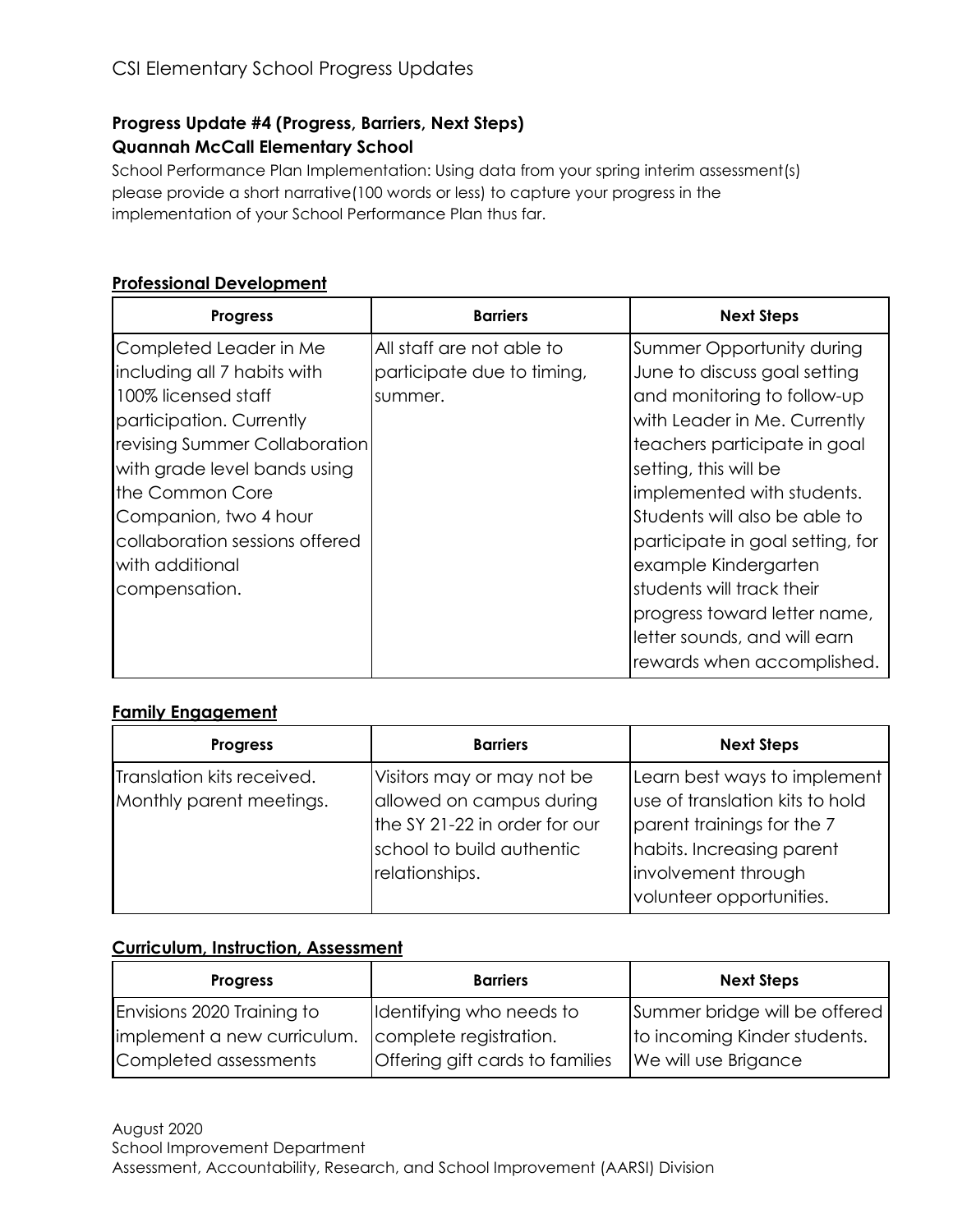| including Spring Map, SBAC,     | who are completely     | Assessment to monitor student |
|---------------------------------|------------------------|-------------------------------|
| Wida. Easy CBM assessments      | registered by June 30. | success.                      |
| are also given to RTI students. |                        |                               |
| During the 20-21 SY Pre-K       |                        |                               |
| students enrollment was low-    |                        |                               |
| this was a factor in            |                        |                               |
| determining next steps.         |                        |                               |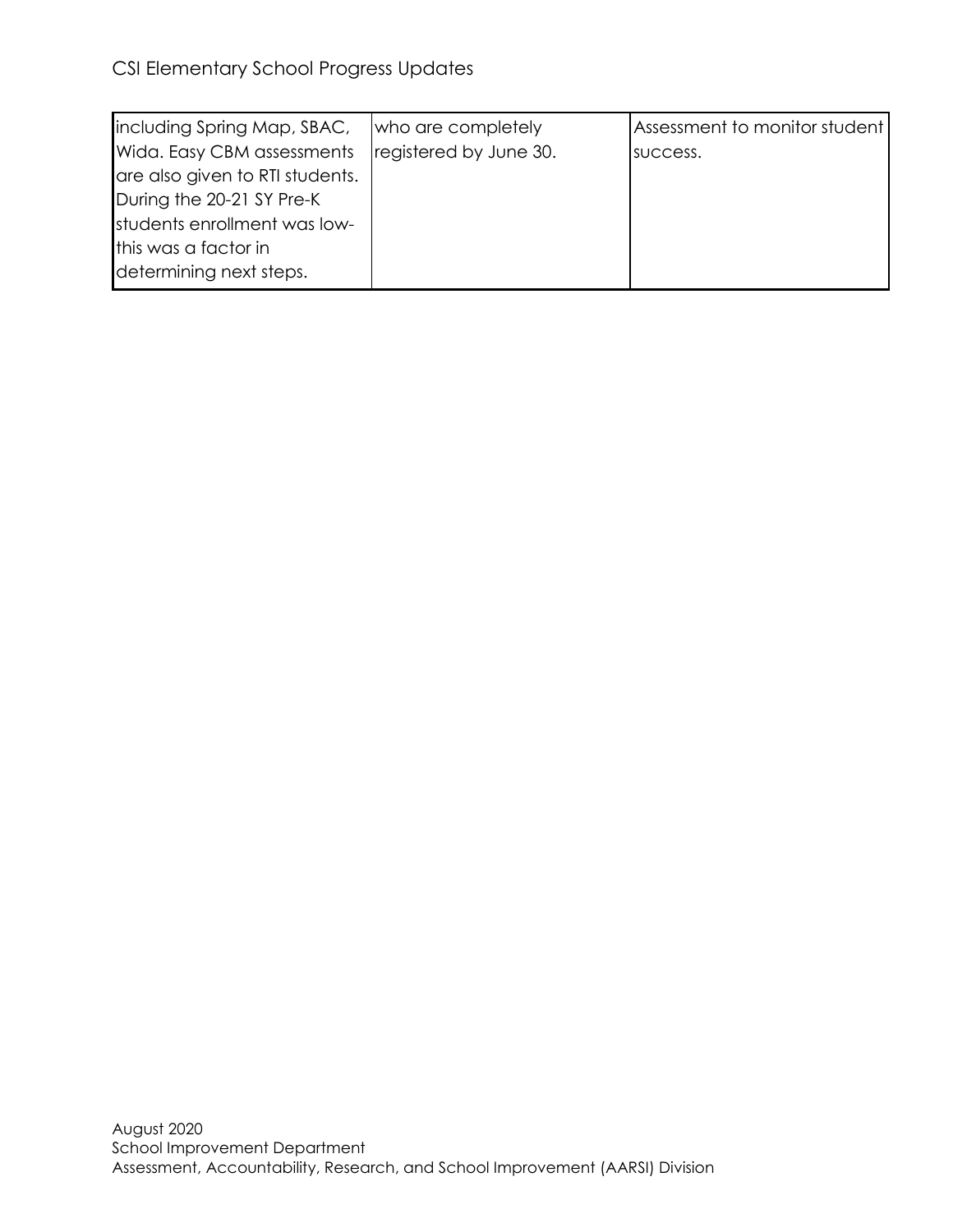## **Progress Update #4 (Assessment Data) Elementary School Data: Spring MAP Assessment**

*Report number/percent of students scoring at or below the 40th percentile on the ELA Assessment*

|         | .,<br> | 1st | 2nd          | 3rd | 4th | 5th | Overall              |
|---------|--------|-----|--------------|-----|-----|-----|----------------------|
| Number  | 19     | 20  | $\sim$<br>رے | 25  | 26  | 23  | l 40                 |
| Percent | 63     | 69  |              | 69  | ಂ   |     | 70<br>$\overline{ }$ |

*Report number/percent of students scoring at or below the 40th percentile on the Math Assessment*

|         | $\overline{ }$<br>. . | 1st | 2nd | 3rd | 4th                  | 5th | Overall |
|---------|-----------------------|-----|-----|-----|----------------------|-----|---------|
| Number  | Ē<br>l 5              | 20  | 30  | 27  | $\sim$ $\sim$<br>ັບເ | 26  | 149     |
| Percent | 50                    | 69  | 86  | 75  | $\Omega$ 1           | 87  |         |

*Report number/percent of students meeting growth targets on the ELA Assessment*

|         | .,<br>n | 1st | 2nd | 3rd | 4th          | 5th | Overall |
|---------|---------|-----|-----|-----|--------------|-----|---------|
| Number  |         | 13  |     | 18  | $\sim$<br>ॱ৴ | 18  | 82      |
| Percent | . 4     | 46  | 50  | 49  | 35           | 60  | 42      |

*Report percent of students meeting growth targets on the Math Assessment*

|         | v<br>" | 1st | 2nd | 3rd        | 4th | 5th                        | Overall |
|---------|--------|-----|-----|------------|-----|----------------------------|---------|
| Number  |        |     |     | 1.2<br>ت ، |     | $\overline{1}$ $\cap$<br>∸ | 62      |
| Percent | 39     | 32  | 32  | 35         | 18  | 40                         | 32      |